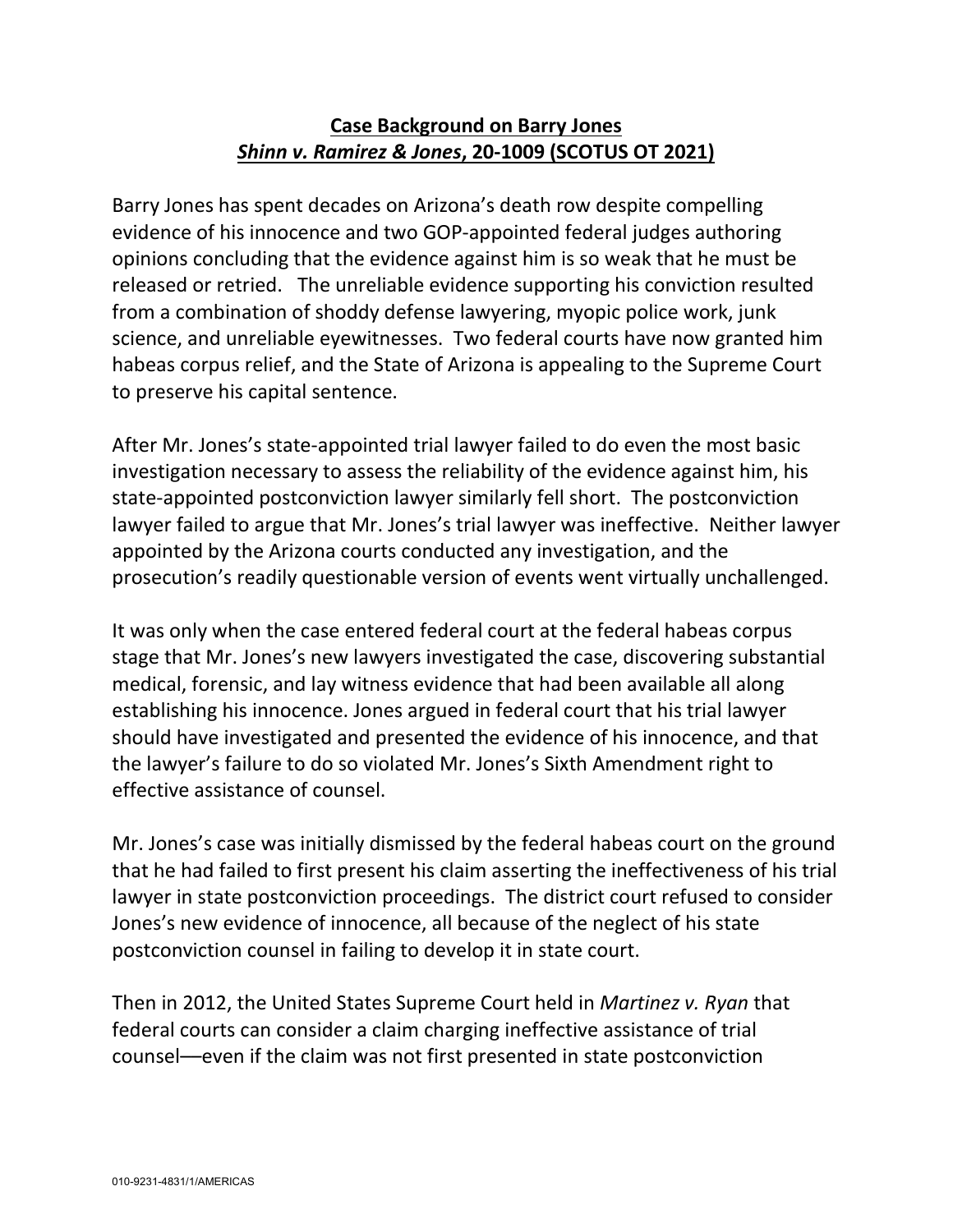proceedings––so long as the failure to raise the claim in state court was the result of ineffective assistance of state postconviction counsel.

*Martinez* meant that the district court had erred in previously dismissing Mr. Jones's habeas claim. Applying *Martinez*, the Republican-appointed federal habeas judge held an evidentiary hearing to determine whether Mr. Jones's state postconviction counsel was ineffective and, if so, whether that ineffectiveness prejudiced Mr. Jones. The court answered in Mr. Jones's favor on both questions and allowed him to pursue his claims of trial counsel's ineffectiveness. On the basis of the evidence developed regarding Mr. Jones's innocence, the court vacated Mr. Jones's conviction. A unanimous panel of the Ninth Circuit affirmed in relevant part, agreeing that given the ineffectiveness of counsel that denied him a fair trial and given the strong evidence supporting his innocence, Mr. Jones's murder conviction must be overturned.

The State of Arizona then sought Supreme Court review. The Supreme Court granted certiorari in this case and that of another Arizona prisoner, David Ramirez. The case will likely be set for a consolidated oral argument in early November. The Court will consider whether the federal habeas court was permitted to consider the evidence undermining the prosecution's case against Mr. Jones or whether that evidence instead was blocked by a provision of the Antiterrorism and Effective Death Penalty Act of 1996 (AEDPA).

The provision at issue, 28 U.S.C. § 2254(e)(2), bars a federal court from considering evidence at the habeas stage if the prisoner "failed to develop" it in state court. This language has long been understood to cover only those cases in which a prisoner was *at fault* for not presenting the evidence in state court. *Martinez* itself recognized, however, that a prisoner who received ineffective representation both at trial and on state review was not at fault and was "in no position to develop" the evidence supporting his claim that trial counsel was ineffective. *Martinez,* 566 U.S. at 12. Accordingly, all of the federal courts of appeals to consider the issue have, like the Ninth Circuit in Mr. Jones's case, deemed section 2254(e)(2) inapplicable to claims that satisfy *Martinez*, where there was ineffective counsel both at trial and on review in state court.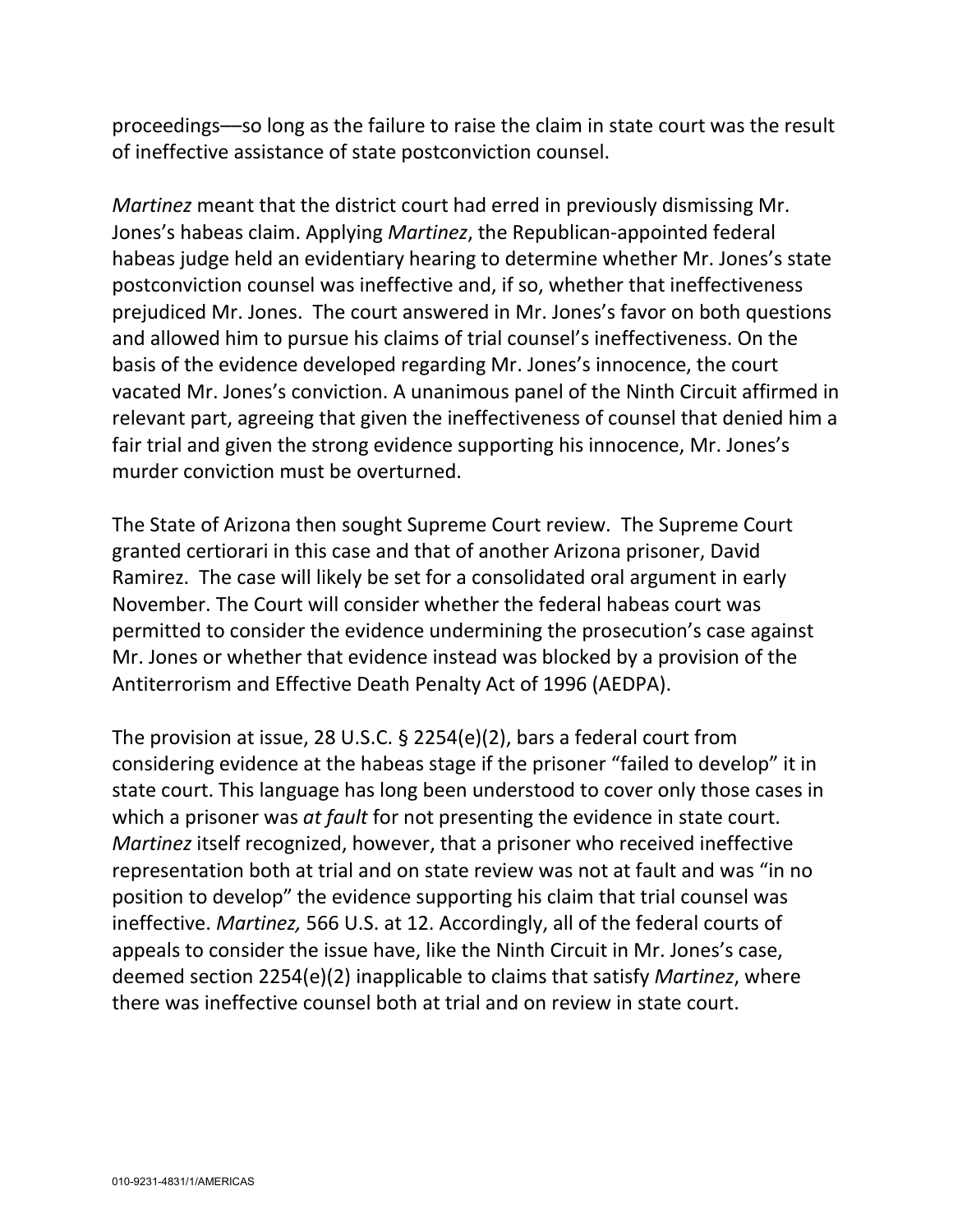**If the Supreme Court rules against Mr. Jones, prisoners who received ineffective counsel in both rounds of state court proceedings will be barred from having a federal court consider evidence demonstrating innocence and other serious constitutional errors in their cases.**

The issue before the Supreme Court may seem technical, but the case has potentially devastating ramifications for prisoners across the country. In essence, this case presents the question whether a state prisoner who has the misfortune of having both an ineffective trial lawyer and an ineffective postconviction lawyer (appointed to investigate trial counsel's mistakes) is barred from having a federal court consider the evidence those lawyers neglected to find, no matter how compelling the evidence or how egregious counsel's errors. The rule Arizona asks the Court to adopt would gut the rule established in *Martinez,* allowing convictions like Mr. Jones's to be virtually unchallengeable and creating a serious risk that innocent people will remain in prison and could be executed.

# **The federal district court found substantial evidence of Mr. Jones's innocence that his trial and postconviction lawyers failed to investigate, including:**

- Medical and forensic evidence that trial counsel could and should have discovered showing that all of the victim's injuries were sustained before the narrow window of time the state's case against Mr. Jones required. (District Court decision pp.63-66)
- Compelling impeachment evidence that trial counsel should have used against the state's medical examiner to challenge his testimony, including his own pretrial statements that the victim's injuries predated the time the state said she was alone with Mr. Jones. (District Court opinion pp.71-72)
- Evidence that "[t]he police investigation was colored by a rush to judgment and a lack of due diligence and thorough professional investigation," resulting in law enforcement's failure to investigate several alternate – and more likely – suspects. (District Court opinion p.76)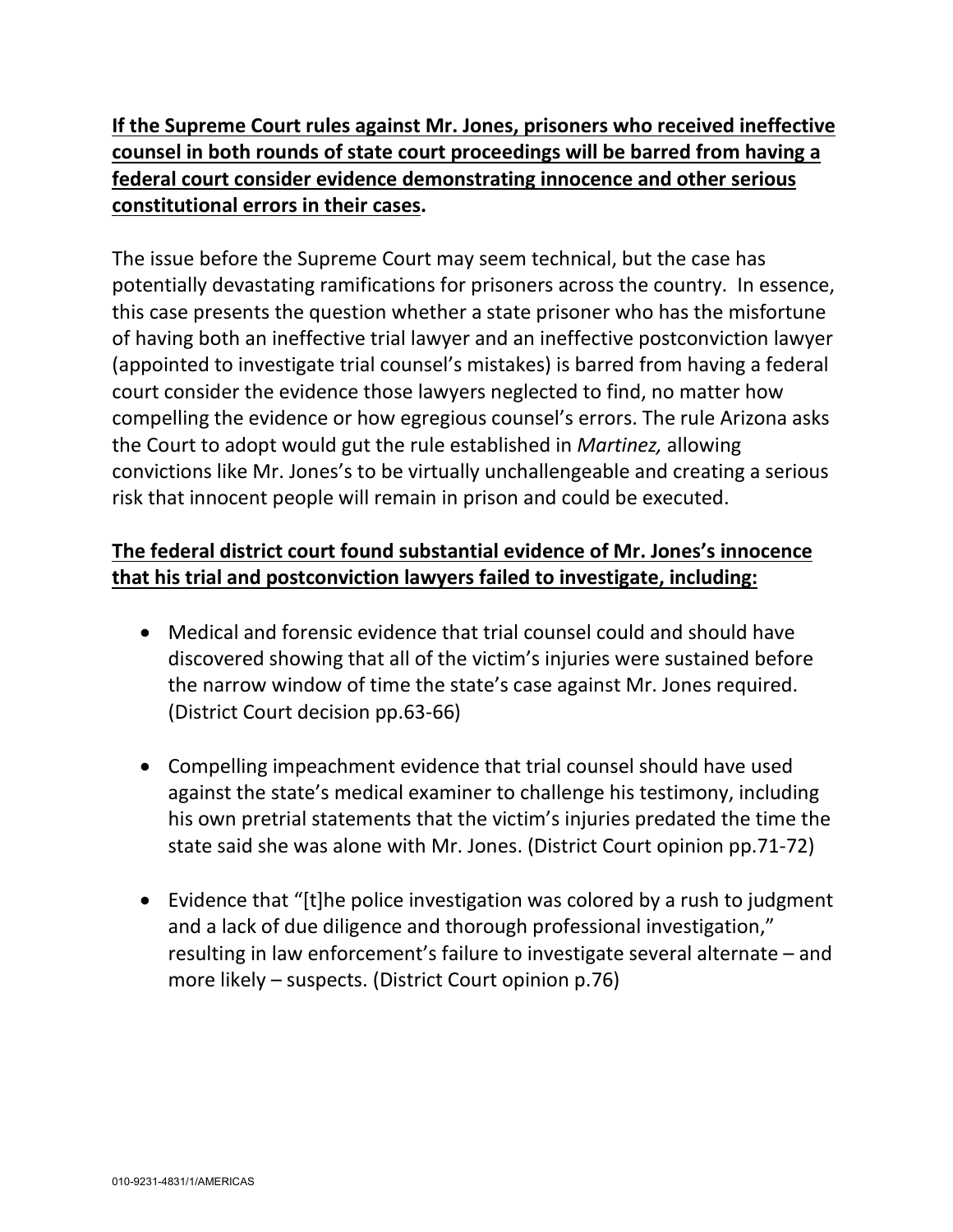#### **The police rushed to judgment against Mr. Jones after Rachel Gray's tragic death**

On May 2, 1994, four-year-old Rachel Gray died. Her body showed signs of both physical and sexual abuse.

Rachel's mother, Angela Gray, had been living in Mr. Jones's trailer with her three children for a few weeks. Angela had a history of abusing her children; there were reports that Rachel's older siblings had abused her physically and sexually; and Angela's ex-boyfriend had been suspected of sexual abusing the kids. (District Court opinion pp. 43-46) Nevertheless, the police immediately arrested Mr. Jones and conducted an investigation laser-focused on supporting charges against him. Mr. Jones was convicted of felony murder and sentenced to death.

The prosecutors' case against Mr. Jones turned on its theory that he had been alone with Rachel during a three-hour window on May 1, 1994, during which they contended all of her injuries occurred. Mr. Jones's trial lawyer did virtually nothing to challenge that theory. However, as the federal district court explained in granting habeas corpus relief, "there were several significant red flags that should have objectively and reasonably alerted counsel to the need to investigate the medical evidence regarding the timing of Rachel's injuries." (District Court decision p.62)

## **Mr. Jones's ineffective state-appointed trial and postconviction lawyers failed to investigate and present a wealth of available evidence supporting his innocence.**

Mr. Jones's trial lawyer did almost nothing to investigate the prosecution's case, despite the fact that the evidence was circumstantial and Mr. Jones maintained his innocence throughout the proceedings. Then, at the state postconviction stage, when Mr. Jones's lawyer should have done the investigation trial counsel failed to do and should have asserted trial counsel's ineffectiveness as grounds for relief, the postconviction lawyer himself failed to investigate the weaknesses in the state's case or argue that the trial lawyer should have done so. It was only years later, when the case reached federal court, that new counsel adequately investigated the case and found what was available all along to support Mr. Jones's unwavering claim of innocence.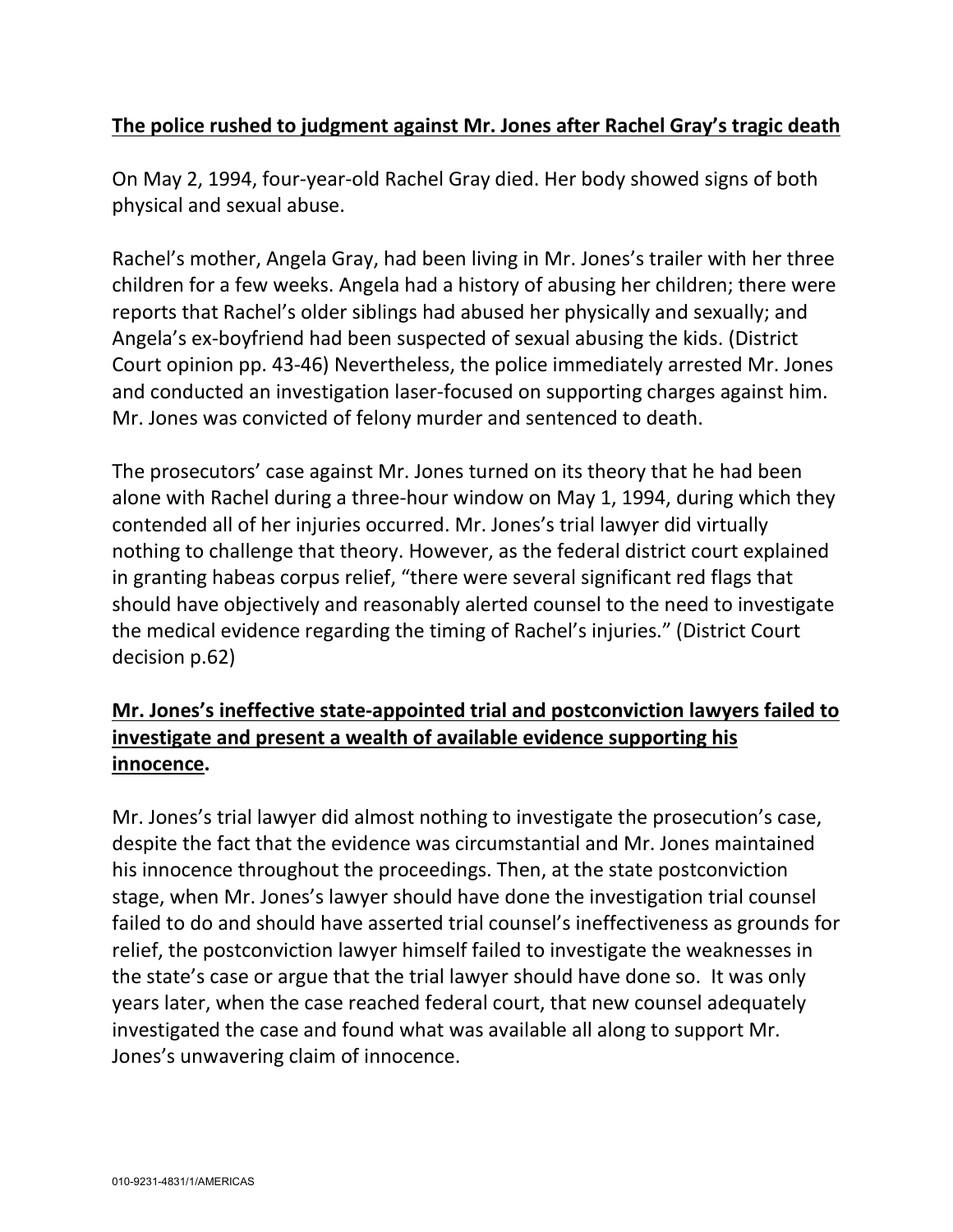## *Martinez* **enabled Mr. Jones to raise trial counsel's ineffectiveness in federal court.**

In *Martinez v. Ryan,* 566 U.S. 1 (2012), the Supreme Court held that if, as in Arizona, the prisoner's first opportunity to raise trial counsel's ineffectiveness is at the state postconviction stage, and postconviction counsel ineffectively fails to assert a substantial claim of trial counsel's errors, then that claim is not barred from federal habeas review. *Martinez* stands as a vanguard assuring that a substantial claim demonstrating that a prisoner was denied his Sixth Amendment right to effective trial counsel will be heard.

Here, the federal district court found that Mr. Jones's postconviction counsel ineffectively failed to raise substantial claims that his trial counsel was ineffective for not investigating and challenging the State's case against him. (District Court Opinion p.85-86) "It is difficult to justify [counsel's] decision to forego any investigation into the State's strongest evidence of guilt," the court concluded. (*Id.* p.87) Thus, the court found, *Martinez* allowed consideration of the merits of Mr. Jones's otherwise defaulted claims.

#### **Based on the evidence state-court counsel should have discovered and presented, the federal habeas court vacated Mr. Jones's wrongful conviction.**

The federal district court held an evidentiary hearing at which Mr. Jones presented evidence that was readily available at the time of his trial. Rachel's death was a tragedy, and it was clear that someone grievously mistreated her. But there was ample available evidence supporting "the possibility that others harmed Rachel" (District Court opinion at 63), including her mother, her brother, her sister, her mother's ex-boyfriend, and neighbor children.

Medical and forensic evidence that was readily available strongly indicated that none of Rachel's injuries were sustained during the time she was alone with Mr. Jones on May 1, 1994. Some may have occurred days or weeks earlier, even before she began living at Mr. Jones's home, and the fatal wound had to have occurred considerably before prosecutors claimed Mr. Jones inflicted it. In addition to offering independent expert evidence of these facts, trial counsel also could have impeached the State's medical examiner with his own earlier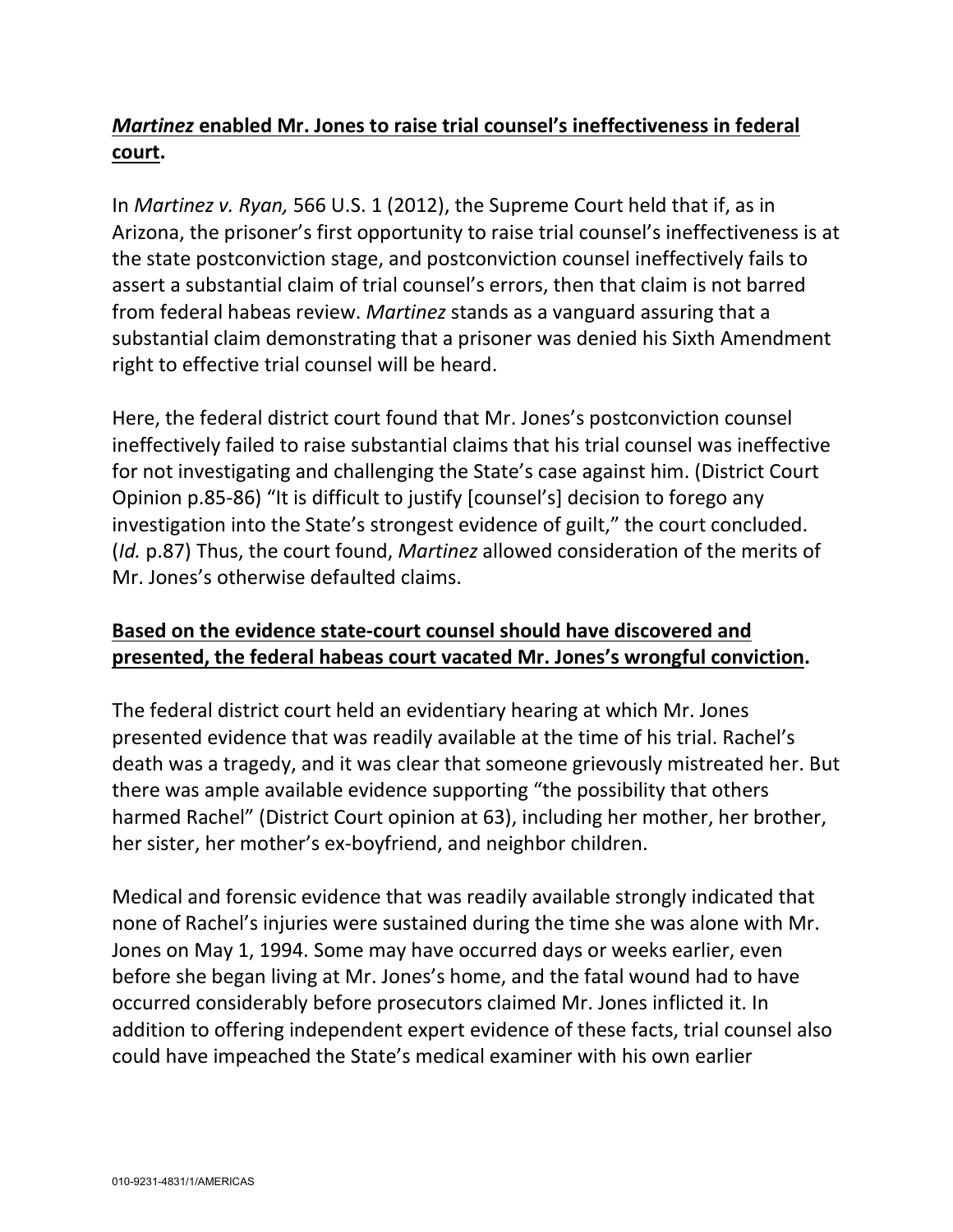statements that Rachel's injuries were sustained earlier than the prosecution's theory required.

The district court concluded: "All of these circumstances would have indicated to any reasonable attorney that a medical investigation into the timing of Rachel's injuries was necessary, but counsel in this case failed to conduct a reasonable investigation." (District Court decision p.64) The same circumstances should have led counsel to investigate the bloodstain evidence on which the State relied to claim Mr. Jones had raped and assaulted Rachel in his van the day before she died and to impeach the State's expert with his earlier statements undermining the prosecution's medical timeline. (District Court decision p.66, 74).

The district court also concluded that counsel's errors affected the outcome of the trial. "The new evidence presented in these proceedings undermines considerably the confidence in the outcome of the trial court proceedings. Had counsel conducted an adequate investigation of the medical, physical, and eyewitness testimony, he could have presented an extremely different evidentiary picture than that shown to the jury at [Mr. Jones's] trial." (District Court opinion p.73)

The district court noted that "the police investigation was colored by a rush to judgment and a lack of due diligence and thorough professional investigation." (District Court opinion p.76) An effective lawyer could have and would have "brought this to the jury's attention, casting further doubt on the strength of the State's case" against Mr. Jones. (*Id.*) Thus, "there is a reasonable probability that absent counsel's failure to investigate and offer evidence regarding the timeline of Rachel's injuries, at least one reasonable juror would have had a reasonable doubt as to [Mr. Jones's] guilt." (*Id.*)

## **Arizona seeks to effectively nullify** *Martinez* **by barring consideration of new evidence.**

The State of Arizona appealed the grant of relief to Mr. Jones, arguing that the district court should not have considered new evidence supporting Mr. Jones's claims even if *Martinez* permitted federal review of those claims. According to the State, the lack of development of the facts supporting his claims in state court (a failure that resulted from the very ineffectiveness of his state postconviction